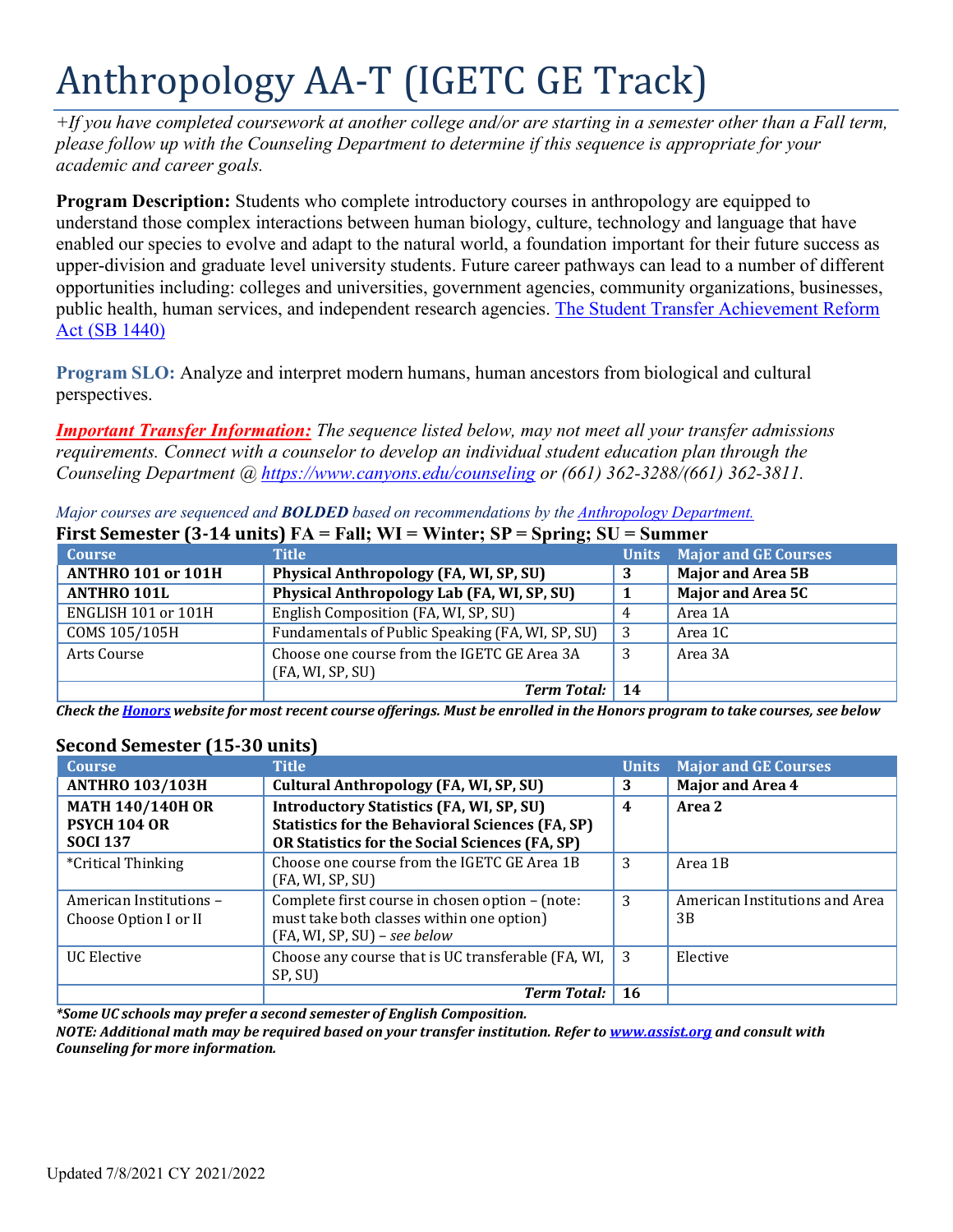## **Third Semester (31-45 units)**

| <b>Course</b>                                                                         | <b>Title</b>                                                                                                                                                                                                                     | <b>Units</b> | <b>Major and GE Courses</b>         |
|---------------------------------------------------------------------------------------|----------------------------------------------------------------------------------------------------------------------------------------------------------------------------------------------------------------------------------|--------------|-------------------------------------|
| <b>ANTHRO 105</b>                                                                     | Introduction to Archeology (FA, SP)                                                                                                                                                                                              | 3            | <b>Major Course and Area 4</b>      |
| **Group 1 Course -<br><b>Department Recommends</b><br>PSYCH 103 or<br><b>SOCI 102</b> | Choose one course form Group 1 (FA WI, SP,<br>SU), see table below - Department Recommends<br><b>Introduction to Behavioral Research Methods</b><br>(FA, SP) or Introduction to Sociological<br><b>Research Methods (FA, SP)</b> | 3            | <b>Major Elective</b>               |
| Arts or Humanities                                                                    | Choose one course from the IGETC GE Area 3A or<br>3B (FA, WI, SP, SU)                                                                                                                                                            | 3            | Area 3A or 3B                       |
| American Institutions                                                                 | Complete second course in chosen option - (note:<br>must take both classes within one option)<br>(FA, WI, SP, SU) - see table below                                                                                              | 3            | American Institutions and<br>Area 4 |
| UC Elective - Department<br>Recommends an additional<br>course from Group 1           | Choose any course that is UC transferable (FA, WI,<br>SP, SU) Department recommends an additional<br>course from Group 1, see table below                                                                                        | 3            | <b>UC Elective</b>                  |
|                                                                                       | <b>Term Total:</b>                                                                                                                                                                                                               | 15           |                                     |

*\*\* PSYCH 103 has a prerequisite or Psych 101 AND Statistics (MATH 140/140H, PSYCH 104 or SOCI 137). SOCI 102 has a pre-requisite of SOCI 101 AND recommended preparation of Statistics (MATH 140/140H, PSYCH 104 or SOCI 137).*

## **Fourth Semester (47-60 units)**

| <b>Course</b>                | <b>Title</b>                                 | <b>Units</b> | <b>Recommendations</b>        |
|------------------------------|----------------------------------------------|--------------|-------------------------------|
| Group 2 Course -             | Choose one course form Group 2 (FA WI, SP,   | 3            | <b>Major Elective</b>         |
| <b>Department Recommends</b> | SU), see table below - Department recommends |              |                               |
| <b>ANTHRO 220</b>            | Magic, Witchcraft and Religion (FA, SP, SU)  |              |                               |
| <b>Physical Science</b>      | Choose one course from IGETC GE Area 5A      | $3-4$        | Area 5A                       |
|                              | (FA, WI, SP, SU)                             |              |                               |
| ++UC Elective (Consider a    | Choose any course that is UC transferable    | $3 - 5$      | Elective (Have you met the UC |
| Foreign Language)            | (FA, WI, SP, SU)                             |              | Foreign Language              |
|                              |                                              |              | Requirement?)                 |
| <b>UC</b> Elective           | Choose any course that is UC transferable    | 3            | <b>UC</b> Elective            |
|                              | (FA, WI, SP, SU)                             |              |                               |
| <b>UC Elective</b>           | Choose any course that is UC transferable    | 3            | <b>UC</b> Elective            |
|                              | (FA, WI, SP, SU)                             |              |                               |
|                              | <b>Term Total:</b>                           | $15 - 18$    |                               |

*++ Foreign Language is required as part of the IGETC transfer general education breadth. This is a UC requirement.* Proficiency equivalent to two years of a high school foreign language with a "C" or better will meet the IGETC Language other *than English requirement. High School Transcripts must be on file in Admissions. Please see the Counseling Office for additional information. Students are encouraged to take additional Anthropology courses to fulfill elective units.* **Total Units: 60+**

#### **Group 1 – Choose three to four units from the following**

| <b>BIOSCI 201</b>  | Introduction to Human Anatomy (FA, SP, SU) - prerequisite BIOL 100                 |    |
|--------------------|------------------------------------------------------------------------------------|----|
| <b>GEOLOGY 100</b> | Physical Geology (FA, WI, SP, SU)                                                  |    |
| <b>GEOLOGY 101</b> | Physical Geology with Lab (FA, WI, SP, SU)                                         |    |
| <b>GIS 101</b>     | <b>Introduction to Geographical Information Systems (SP)</b>                       |    |
| <b>PSYCH 103</b>   | Introduction to Behavioral Research Methods (FA, SP) - prerequisite PSYCH 101      | 3  |
|                    | <b>AND PSYCH 104, MATH 140/140H, OR SOCI 137</b>                                   |    |
| <b>SOCI 102</b>    | Introduction to Sociological Research Methods (FA, SP) - prerequisite SOCI 101 AND | -3 |
|                    | Recommended Preparation of Statistics (MATH 140/140H, PSYCH 104 or SOCI 137)       |    |

#### **Group 2 – Choose three units from the following**

| <b>ANTHRO 210</b>  | Indians of California (FA, SP) * Qualifies to meet Ethnic Studies CSU GE Area F |  |
|--------------------|---------------------------------------------------------------------------------|--|
| <b>ANTHRO 220</b>  | Magic, Witchcraft and Religion (FA, SP, SU)                                     |  |
| <b>GEOGRPH 102</b> | Human Geography (FA, WI, SP, SU)                                                |  |
| PHILOS 220         | Introduction to Comparative Religion (FA, WI, SP, SU)                           |  |
| <b>SOCI 106</b>    | Introduction to Race and Ethnicity (FA, SP)                                     |  |